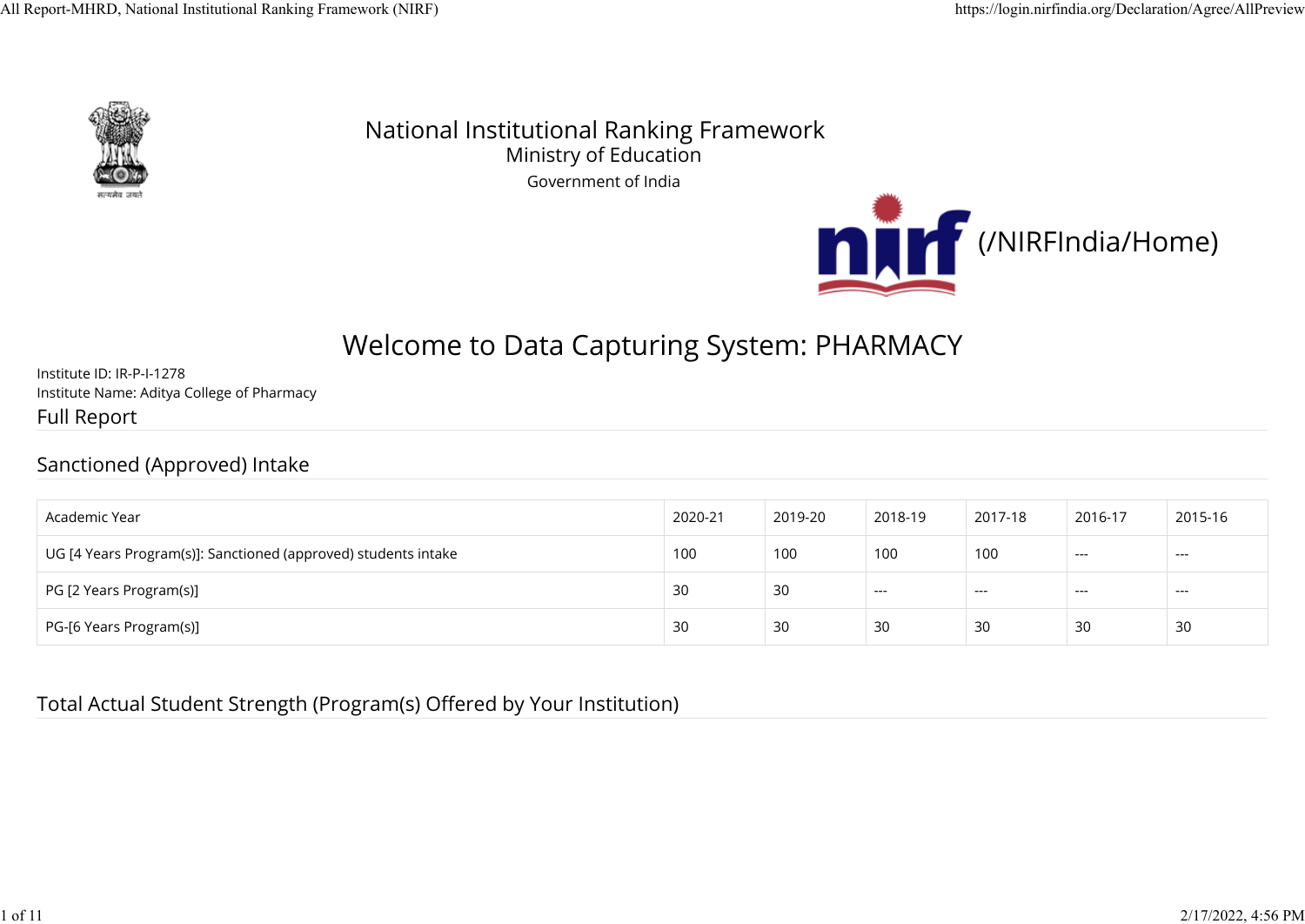| (All<br>programs<br>of all years) | No. of<br>Male<br>Students | No. of<br>Female<br>Students | Total<br>Students | Within<br>State<br>(Including<br>male &<br>female) | Outside<br>State<br>(Including<br>male &<br>female) | Outside<br>Country<br>(Including<br>male &<br>female) | Economically<br>Backward<br>(Including)<br>male &<br>female) | Socially<br>Challenged<br>(SC+ST+OBC<br>Including<br>male &<br>female) | No. of students<br>receiving full<br>tuition fee<br>reimbursement<br>from the State<br>and Central<br>Government | No. of students<br>receiving full<br>tuition fee<br>reimbursement<br>from Institution<br><b>Funds</b> | No. of students<br>receiving full<br>tuition fee<br>reimbursement<br>from the<br>Private Bodies | No. of students<br>who are not<br>receiving full<br>tuition fee<br>reimbursement |
|-----------------------------------|----------------------------|------------------------------|-------------------|----------------------------------------------------|-----------------------------------------------------|-------------------------------------------------------|--------------------------------------------------------------|------------------------------------------------------------------------|------------------------------------------------------------------------------------------------------------------|-------------------------------------------------------------------------------------------------------|-------------------------------------------------------------------------------------------------|----------------------------------------------------------------------------------|
| UG [4 Years<br>Program(s)]        | 166                        | 236                          | 402               | 287                                                | 79                                                  | 36                                                    | 196                                                          | $\mathbf 0$                                                            | 196                                                                                                              | 0                                                                                                     |                                                                                                 | 0                                                                                |
| PG [2 Years  <br>Program(s)]      | -5                         | 16                           | 21                | 15                                                 | 2                                                   | $\overline{4}$                                        | 9                                                            | $\mathbf 0$                                                            | 9                                                                                                                | $\mathbf 0$                                                                                           | $\Omega$                                                                                        | 0                                                                                |
| PG [6 Years<br>Program(s)]        | 38                         | 110                          | 148               | 100                                                | 36                                                  | 12                                                    | 58                                                           | $\mathbf 0$                                                            | 58                                                                                                               | 0                                                                                                     | 0                                                                                               | 0                                                                                |

## Placement & Higher Studies

| Academic<br>Year | No. of first year<br>students intake<br>in the year | No. of first year<br>students admitted<br>in the year | Academic<br>Year | No. of students<br>admitted through<br>Lateral entry | Academic<br>Year | No. of students<br>graduating in<br>minimum stipulated<br>time | No. of<br>students<br>placed | Median salary of<br>placed graduates<br>(Amount in Rs.) | No. of students<br>selected for<br><b>Higher Studies</b> |
|------------------|-----------------------------------------------------|-------------------------------------------------------|------------------|------------------------------------------------------|------------------|----------------------------------------------------------------|------------------------------|---------------------------------------------------------|----------------------------------------------------------|
| $(2015-16)$      | 120                                                 | 85                                                    | $(2016-17)$      |                                                      | $(2018-19)$      | 72                                                             | 50                           | 200000 (Two Lakhs)                                      | 22                                                       |
| $(2016-17)$      | 100                                                 | 100                                                   | $(2017-18)$      |                                                      | $(2019-20)$      | 64                                                             | 54                           | 240000 (two lakhs<br>fourty thousand)                   | 10                                                       |
| $(2017-18)$      | 100                                                 | 100                                                   | $(2018-19)$      | 2                                                    | $(2020-21)$      | 81                                                             | 34                           | 240000 (two lakhs<br>fourty thousand)                   | 30                                                       |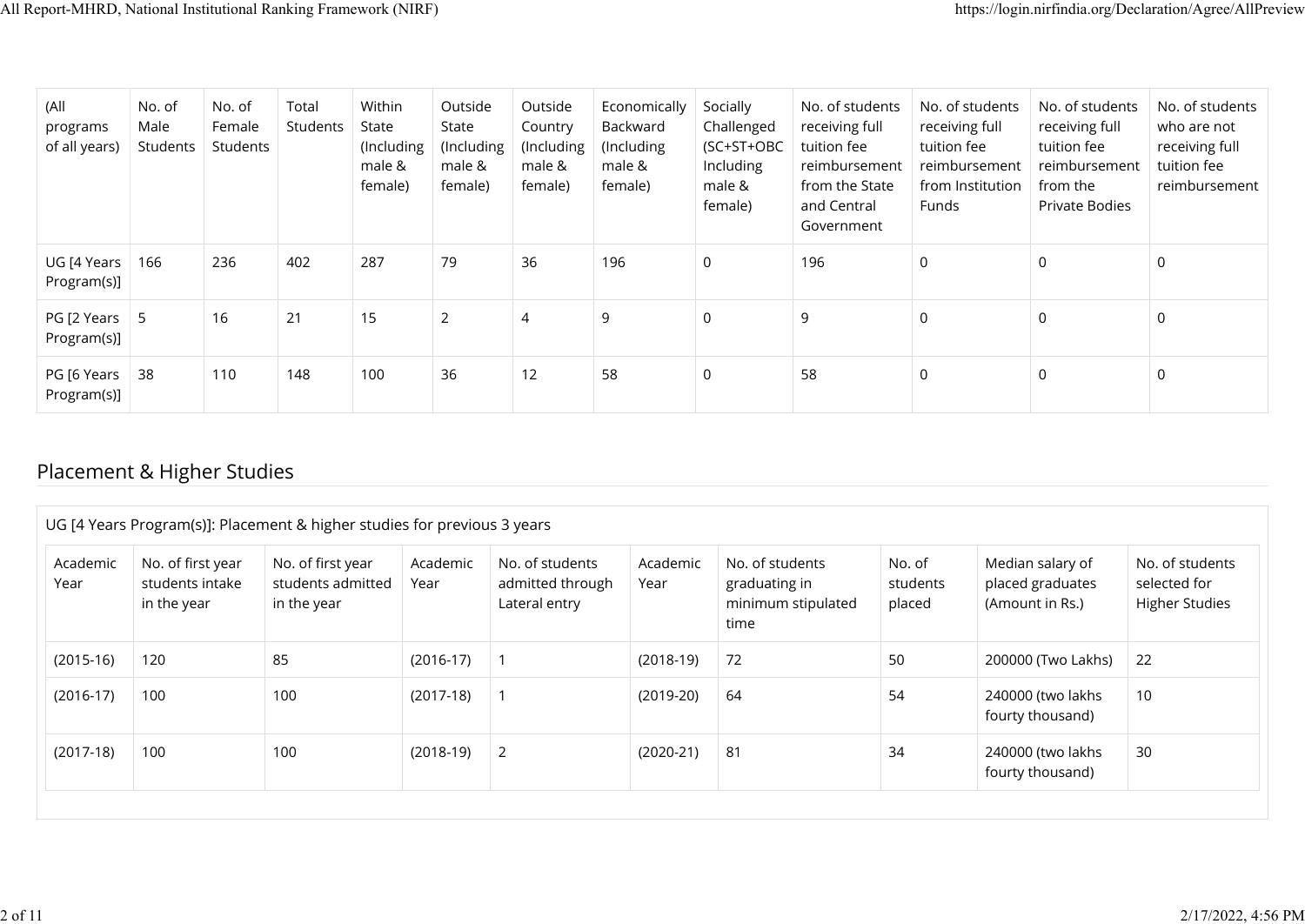$\mathbb{R}^n$ 

| Academic<br>Year           | No. of first year<br>students intake in the<br>year | No. of first year students<br>admitted in the year                       | Academic<br>Year           | No. of students graduating in<br>minimum stipulated time | No. of<br>students<br>placed | Median salary of placed<br>graduates (Amount in Rs.) | No. of students<br>selected for Higher<br>Studies |
|----------------------------|-----------------------------------------------------|--------------------------------------------------------------------------|----------------------------|----------------------------------------------------------|------------------------------|------------------------------------------------------|---------------------------------------------------|
| $(2017-18)$                | 30                                                  | 13                                                                       | $(2018-19)$                | 13                                                       | 8                            | 300000 (Three lakhs)                                 | 0                                                 |
| $(2018-19)$                | 30                                                  | $\overline{7}$                                                           | $(2019-20)$                | $\overline{7}$                                           | $\overline{4}$               | 320000 (Three lakhs<br>twenty thousand)              | 0                                                 |
| $(2019-20)$                | 30                                                  | 12                                                                       | $(2020-21)$                | 12                                                       | 8                            | 320000 (three lakhs twenty<br>thousand)              | $\mathsf{O}$                                      |
|                            |                                                     | PG [6 Years Program(s)]: Placement & higher studies for previous 3 years |                            |                                                          |                              |                                                      |                                                   |
|                            | No. of first year<br>students intake in the         | No. of first year students<br>admitted in the year                       | Academic<br>Year           | No. of students graduating in<br>minimum stipulated time | No. of<br>students           | Median salary of placed<br>graduates (Amount in Rs.) | No. of students                                   |
| Academic<br>Year           | year                                                |                                                                          |                            |                                                          | placed                       |                                                      | selected for Higher<br>Studies                    |
| $(2013-14)$<br>$(2014-15)$ | 30<br>30                                            | $\mathsf{O}$<br>24                                                       | $(2018-19)$<br>$(2019-20)$ | $\mathsf{O}$<br>20                                       | $\mathsf{O}$<br>20           | 0 (Zero)<br>360000 (three lakhs sixty<br>thousand)   | 0<br>0                                            |

### Ph.D Student Details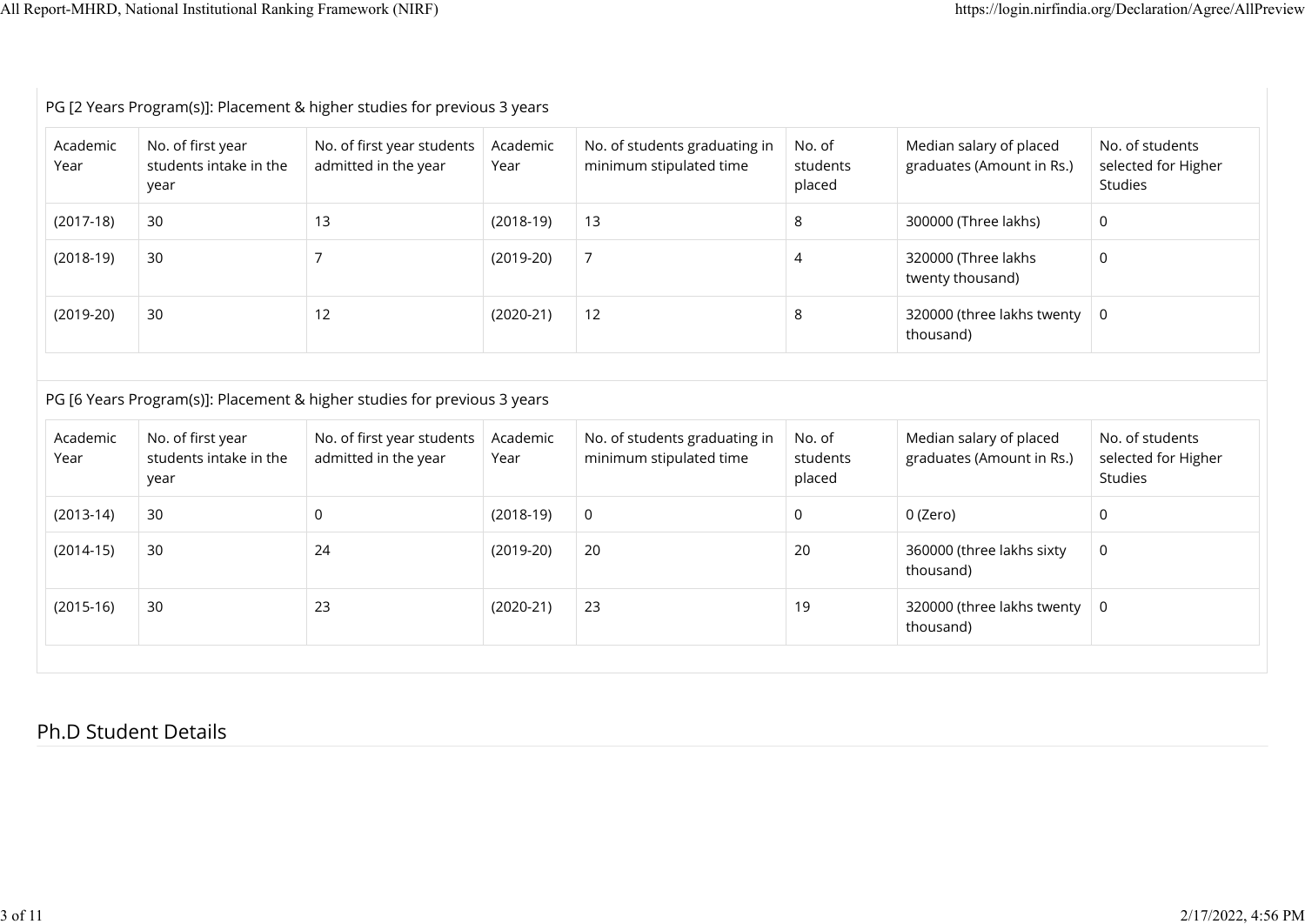| Ph.D (Student pursuing doctoral program till 2020-21; Students admitted in the academic year 2020-21 should not be entered here.) |          |                       |         |         |  |  |  |
|-----------------------------------------------------------------------------------------------------------------------------------|----------|-----------------------|---------|---------|--|--|--|
|                                                                                                                                   |          | <b>Total Students</b> |         |         |  |  |  |
| Full Time                                                                                                                         | 0        |                       |         |         |  |  |  |
| Part Time                                                                                                                         | 0        |                       |         |         |  |  |  |
|                                                                                                                                   |          |                       |         |         |  |  |  |
| No. of Ph.D students graduated (including Integrated Ph.D)                                                                        |          |                       |         |         |  |  |  |
|                                                                                                                                   | 2020-21  |                       | 2019-20 | 2018-19 |  |  |  |
| Full Time                                                                                                                         | $\Omega$ |                       | 0       | 0       |  |  |  |
| Part Time<br>0<br>0                                                                                                               |          |                       |         |         |  |  |  |
|                                                                                                                                   |          |                       |         |         |  |  |  |

## Financial Resources: Utilised Amount for the Capital & Operational expenditure for previous 3 years

| Financial Year                                                                                       | 2020-21                                                  | 2019-20                                                         | 2018-19                                                             |  |  |  |  |  |
|------------------------------------------------------------------------------------------------------|----------------------------------------------------------|-----------------------------------------------------------------|---------------------------------------------------------------------|--|--|--|--|--|
|                                                                                                      | Utilised Amount                                          | Utilised Amount                                                 | Utilised Amount                                                     |  |  |  |  |  |
| Annual Capital Expenditure on Academic Activities and Resources (excluding expenditure on buildings) |                                                          |                                                                 |                                                                     |  |  |  |  |  |
| Library                                                                                              | 232500 (two lakhs thirty two thous<br>andn five hundred) | 381000 (three lakhs eighty one tho<br>usand)                    | 279112 (two lakhs seventy nine tho<br>usand one hundred and twelve) |  |  |  |  |  |
| New Equipment for Laboratories                                                                       | 1980000 (nineteen eighty thousan<br>d)                   | 715650 (seven lakhs fifteen thousa<br>nd six hundred and fifty) | 73741 (seventy three thousand sev<br>en hundred and fourty one)     |  |  |  |  |  |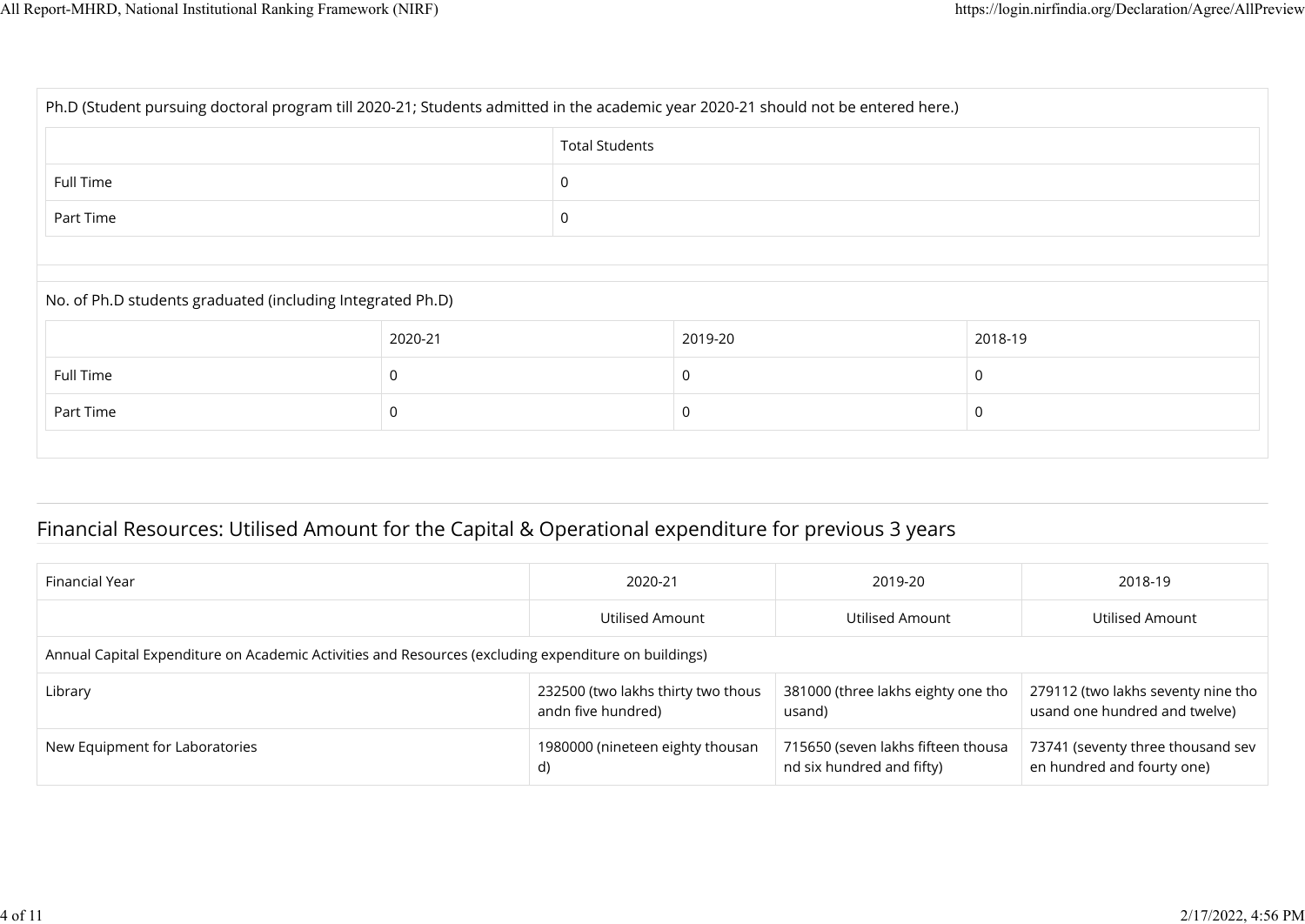| Financial Year                                                                                                                                                                                  | 2020-21                                                                                              | 2019-20                                                                                            | 2018-19                                                                              |  |  |  |  |  |
|-------------------------------------------------------------------------------------------------------------------------------------------------------------------------------------------------|------------------------------------------------------------------------------------------------------|----------------------------------------------------------------------------------------------------|--------------------------------------------------------------------------------------|--|--|--|--|--|
|                                                                                                                                                                                                 | Utilised Amount                                                                                      | Utilised Amount                                                                                    | Utilised Amount                                                                      |  |  |  |  |  |
| Other expenditure on creation of Capital Assets (excluding expenditure<br>on Land and Building)                                                                                                 | 968637 (nine lakhs sixty eight thou<br>sand six hundred and thirty seven)                            | 6555050 (sixty five lakhs fifty five th<br>ousand fifty)                                           | 4843870 (fourty eight lakhs fourty t<br>hree thousand eight hundred and s<br>eventy) |  |  |  |  |  |
| Annual Operational Expenditure                                                                                                                                                                  |                                                                                                      |                                                                                                    |                                                                                      |  |  |  |  |  |
| Salaries (Teaching and Non Teaching staff)                                                                                                                                                      | 19924261 (one crore ninety nine th<br>ousand twenty four thousand two<br>hundred and sixty one)      | 20985000 (two crore nine lakhs eig<br>hty five thousand)                                           | 15962902 (one crore fifty nine lakh<br>s sixty two thousand nine hundred<br>and two) |  |  |  |  |  |
| Maintenance of Academic Infrastructure or consumables and other<br>running expenditures (excluding maintenance of hostels and allied<br>services, rent of the building, depreciation cost, etc) | 23332868 (two crore thirty three th<br>ousand thirty two thousand eight h<br>undred and sixty eight) | 12933433 (one crore twenty nine la<br>khs thirty three thousand four hun<br>dred and thirty three) | 2709600 (twenty seven lakhs nine t<br>housland six hundred)                          |  |  |  |  |  |
| Seminars / Conferences / Workshops etc.                                                                                                                                                         | 40000 (fourty thousalnd)                                                                             | 50000 (fifty thousand)                                                                             | 65000 (sixty five thousand)                                                          |  |  |  |  |  |

#### IPR

| Calendar year            | 2020 | 2019 | 2018 |
|--------------------------|------|------|------|
| No. of Patents Published |      |      |      |
| No. of Patents Granted   |      |      |      |

### Sponsored Research Details (Only related to PHARMACY)

| $ -$<br>Financia<br>Year | 2020-21 | 2019-20 | 2018-19 |
|--------------------------|---------|---------|---------|
|                          |         |         |         |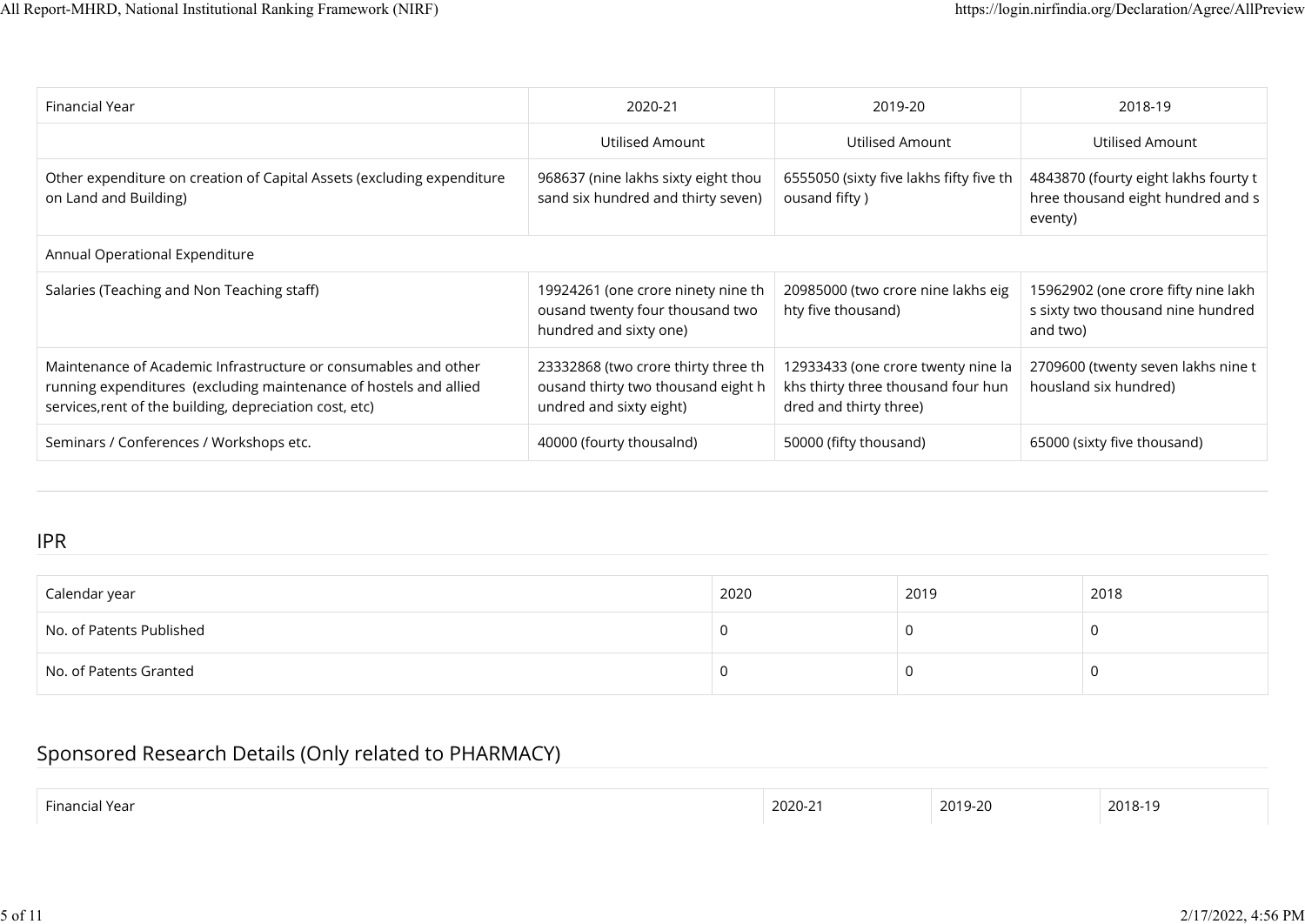| Financial Year                           | 2020-21 | 2019-20 | 2018-19 |
|------------------------------------------|---------|---------|---------|
| Total no. of Sponsored Projects          |         |         |         |
| Total no. of Funding Agencies            |         | 0       | U       |
| Total Amount Received (Amount in Rupees) |         | U       |         |
| Amount Received in Words                 | Zero    | Zero    | Zero    |

#### Consultancy Project Details (Only related to PHARMACY)

| Financial Year                           | 2020-21 | 2019-20          | 2018-19                                       |
|------------------------------------------|---------|------------------|-----------------------------------------------|
| Total no. of Consultancy Projects        |         |                  |                                               |
| Total no. of Client Organizations        | 0       |                  |                                               |
| Total Amount Received (Amount in Rupees) |         | 70000            | 191200                                        |
| Amount Received in Words                 | Zero    | Seventy thousand | One lakh ninety one thousand two hundred only |

## PCS Facilities: Facilities of physically challenged students

| 1. Do your institution buildings have Lifts/Ramps?                                                                                                        | Yes, more than 80% of the<br>buildings |
|-----------------------------------------------------------------------------------------------------------------------------------------------------------|----------------------------------------|
| 2. Do your institution have provision for walking aids, includingwheelchairs and transportation from one building to another for handicapped<br>students? | Yes                                    |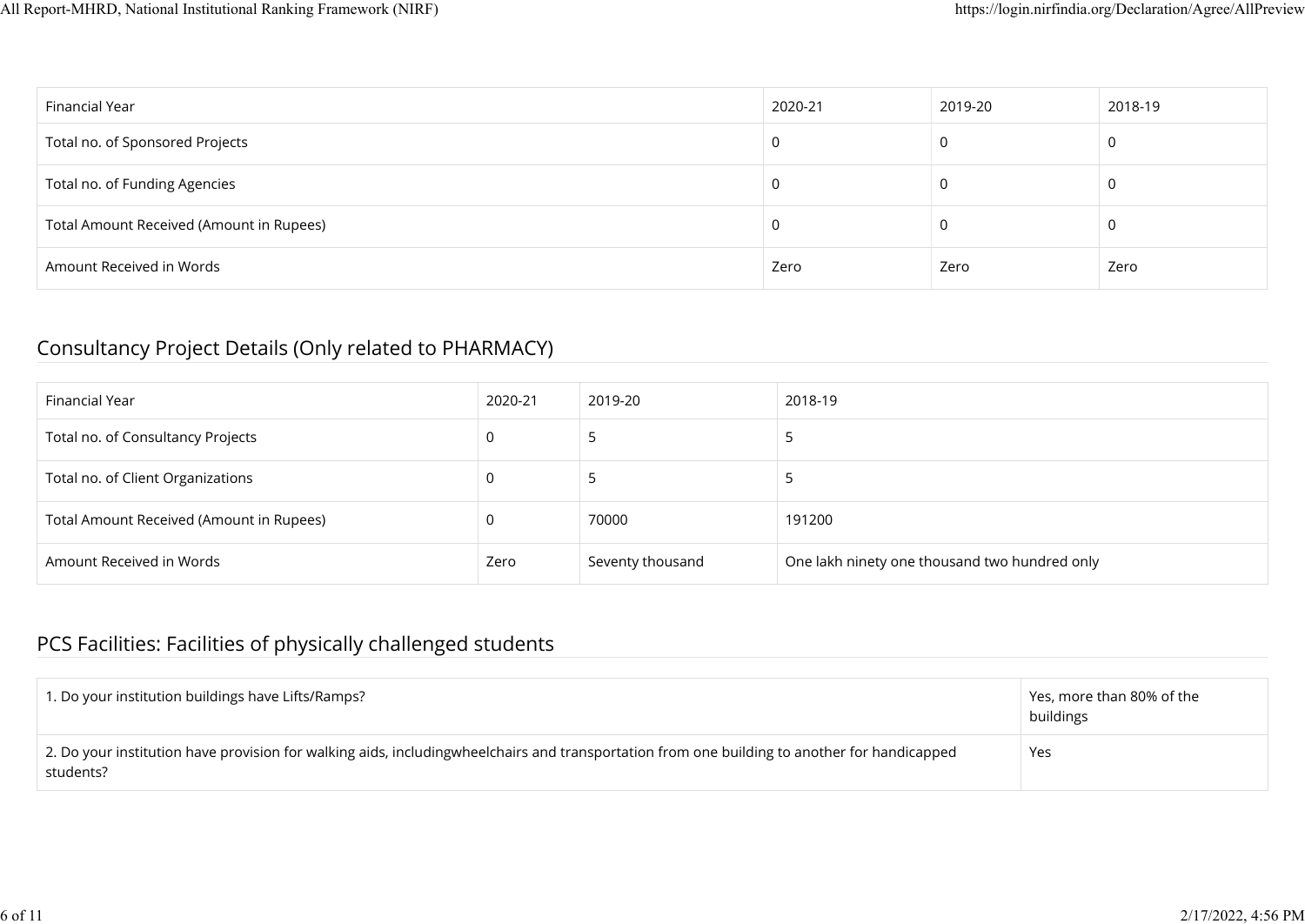3. Do your institution buildings have specially designed toilets for handicapped students? Yes, more than 80% of the

buildings

### Faculty Details

| Srno           | Name                   | Age | Designation            | Gender | Qualification | Experience (In<br>Months) | Currently working with<br>institution? | Joining<br>Date | Leaving<br>Date          | Association<br>type |
|----------------|------------------------|-----|------------------------|--------|---------------|---------------------------|----------------------------------------|-----------------|--------------------------|---------------------|
| $\mathbf{1}$   | Amit Kumar             | 48  | Associate<br>Professor | Male   | M. Pharm      | 118                       | Yes                                    | 30-10-2016      | $\overline{a}$           | Regular             |
| $\overline{2}$ | Dr K Ravi Shankar      | 57  | Professor              | Male   | Ph.D          | 358                       | Yes                                    | 01-09-2008      | $\sim$                   | Regular             |
| 3              | T Uday Kumar           | 39  | Associate<br>Professor | Male   | M. Pharm      | 166                       | No                                     | 02-12-2009      | 06-03-2021               | Regular             |
| 4              | K Venkateswarlu        | 49  | Associate<br>Professor | Male   | M. Pharm      | 133                       | Yes                                    | 01-03-2011      | $\hspace{0.05cm} \ldots$ | Regular             |
| 5              | <b>B N B Vaidehi</b>   | 34  | Associate<br>Professor | Female | M. Pharm      | 97                        | Yes                                    | 03-09-2010      | $\overline{a}$           | Regular             |
| 6              | N Divya                | 33  | Associate<br>Professor | Female | M. Pharm      | 122                       | Yes                                    | 11-11-2012      | $\overline{a}$           | Regular             |
| $\overline{7}$ | M Sridevi              | 30  | Associate<br>Professor | Female | M. Pharm      | 81                        | Yes                                    | 09-01-2015      | $\sim$                   | Regular             |
| 8              | Dr KUPPALA RAMAKRISHNA | 36  | Associate<br>Professor | Male   | Ph.D          | 127                       | Yes                                    | 05-06-2017      | $\overline{\phantom{a}}$ | Regular             |
| 9              | VUNDAVALLI VIJAYA      | 30  | Assistant<br>Professor | Female | M. Pharm      | 60                        | Yes                                    | 25-06-2016      | $\sim$                   | Regular             |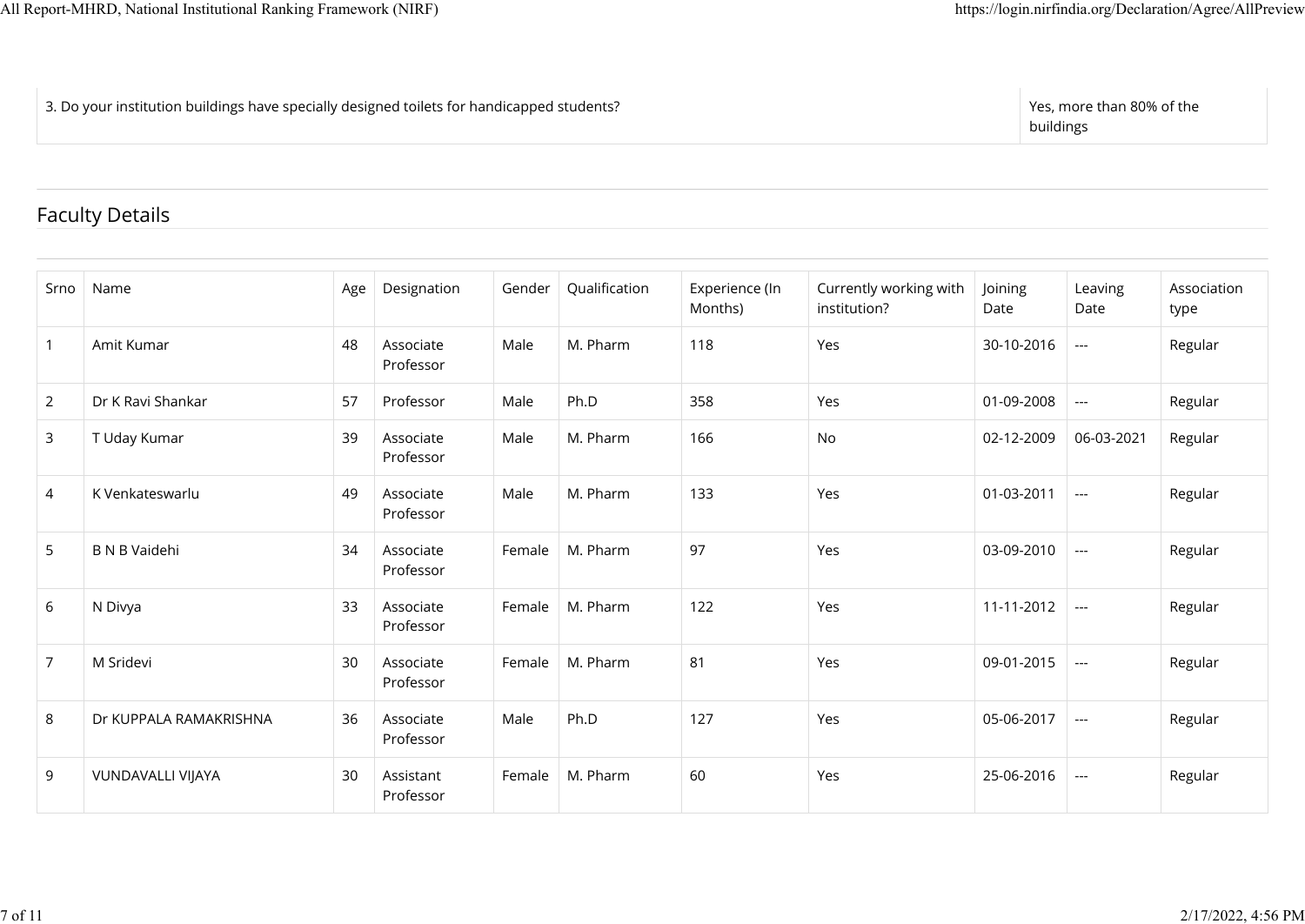| 10 | <b>KANDULA DEVI</b>         | 27 | Assistant<br>Professor | Female | M. Pharm | 48  | Yes | 16-02-2018 | $\hspace{0.05cm} \ldots$ | Regular |
|----|-----------------------------|----|------------------------|--------|----------|-----|-----|------------|--------------------------|---------|
| 11 | DUDI RAVITEJA               | 29 | Assistant<br>Professor | Male   | M. Pharm | 72  | Yes | 19-02-2018 | $\scriptstyle\cdots$     | Regular |
| 12 | BHEEMAVARAPU YAZNA SRIVIDYA | 33 | Assistant<br>Professor | Female | M. Pharm | 72  | Yes | 19-02-2018 | $\hspace{0.05cm} \ldots$ | Regular |
| 13 | KODURI UMA KATHYAYINI       | 28 | Assistant<br>Professor | Female | M. Pharm | 50  | Yes | 19-09-2018 | $\scriptstyle\cdots$     | Regular |
| 14 | K Sridevi Ranjitha          | 34 | Associate<br>Professor | Female | M. Pharm | 118 | Yes | 15-11-2010 | $\overline{\phantom{a}}$ | Regular |
| 15 | DR PENUGONDA VINEELA        | 30 | Assistant<br>Professor | Female | M. Pharm | 26  | Yes | 01-06-2019 | $\hspace{0.05cm} \ldots$ | Regular |
| 16 | TEELLA PRASANTHI            | 27 | Assistant<br>Professor | Female | M. Pharm | 44  | Yes | 01-06-2019 | $\scriptstyle\cdots$     | Regular |
| 17 | MOKA ABHINAYA               | 32 | Associate<br>Professor | Female | M. Pharm | 122 | Yes | 01-06-2019 | $\scriptstyle\cdots$     | Regular |
| 18 | JOKA MANIKANTA SRUTHI       | 25 | Assistant<br>Professor | Female | M. Pharm | 26  | Yes | 01-06-2019 | $\hspace{0.05cm} \ldots$ | Regular |
| 19 | Velanati G Lakshmi Durga    | 31 | Assistant<br>Professor | Female | M. Pharm | 35  | Yes | 26-07-2018 | $\hspace{0.05cm} \ldots$ | Regular |
| 20 | <b>KARRI ANILA</b>          | 34 | Associate<br>Professor | Female | M. Pharm | 96  | Yes | 12-08-2019 | $\hspace{0.05cm} \ldots$ | Regular |
| 21 | PUTREVU SATYA MOUNIKA       | 25 | Assistant<br>Professor | Female | M. Pharm | 13  | Yes | 02-01-2021 | $\hspace{0.05cm} \ldots$ | Regular |
| 22 | <b>KURRA SRUTHI</b>         | 25 | Assistant<br>Professor | Female | M. Pharm | 13  | Yes | 24-12-2020 | $\hspace{0.05cm} \ldots$ | Regular |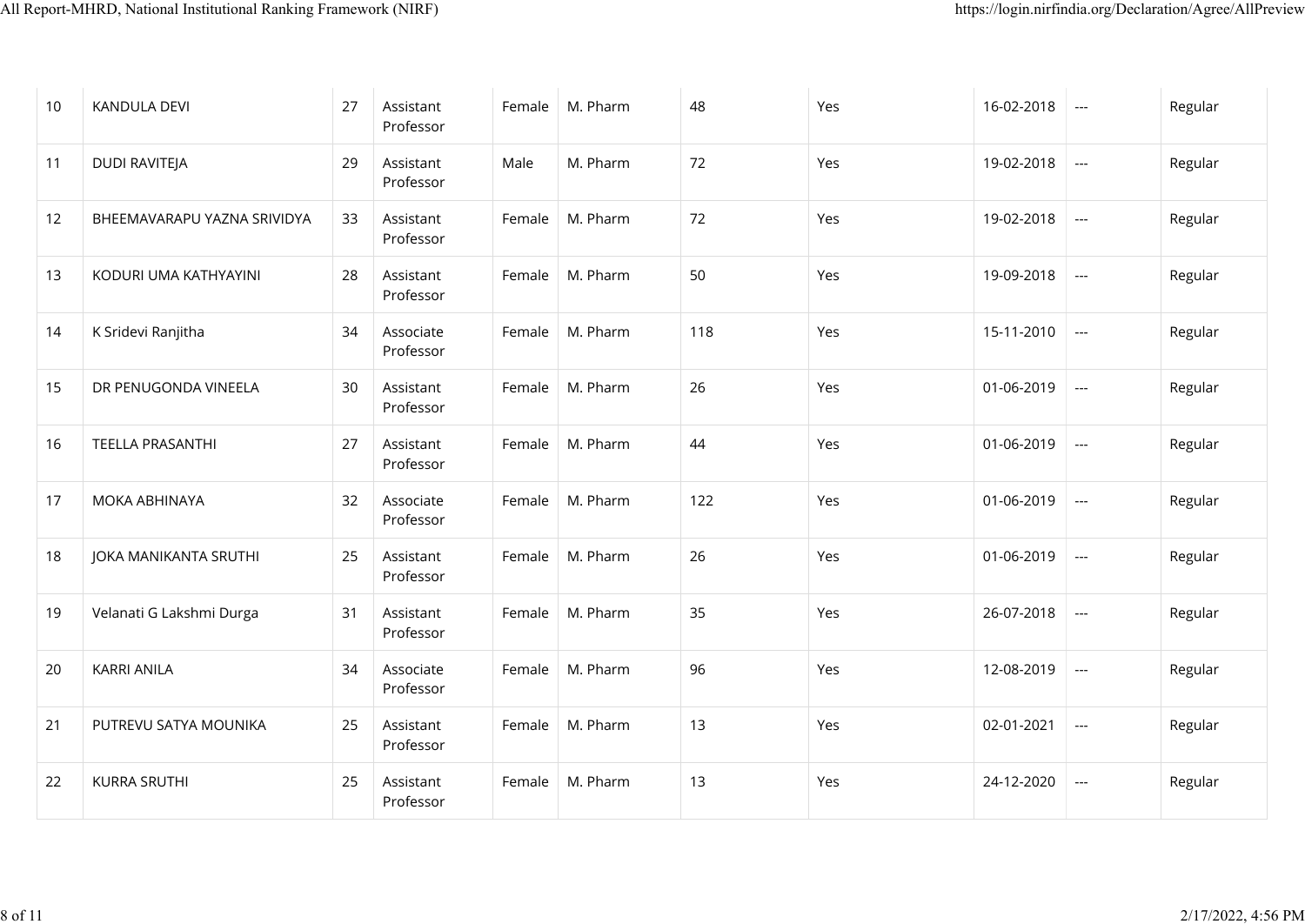| 23 | VINNY THERISSA MANGAM                     | 24 | Assistant<br>Professor | Female | M. Pharm | 13             | Yes | 23-12-2020 | $--$                                     | Regular |
|----|-------------------------------------------|----|------------------------|--------|----------|----------------|-----|------------|------------------------------------------|---------|
| 24 | VALLABHAREDDY PRASANNA SAI<br><b>SREE</b> | 24 | Assistant<br>Professor | Female | M. Pharm | 13             | No  | 18-01-2021 | 31-12-2021                               | Regular |
| 25 | KAKARLA PAKEERAIAH                        | 26 | Assistant<br>Professor | Male   | M. Pharm | 13             | Yes | 18-01-2021 | $\hspace{0.05cm} \ldots$                 | Regular |
| 26 | <b>TETALI SAMANVAI</b>                    | 24 | Assistant<br>Professor | Female | M. Pharm | 13             | Yes | 18-01-2021 | $\hspace{0.05cm} \ldots$                 | Regular |
| 27 | KODI GNANESWARI                           | 25 | Assistant<br>Professor | Female | M. Pharm | 13             | Yes | 18-01-2021 | $\hspace{0.05cm} \ldots$                 | Regular |
| 28 | ADAPA NARENDRA KUMAR                      | 29 | Assistant<br>Professor | Male   | M.S      | 48             | No  | 18-01-2021 | 06-12-2021                               | Regular |
| 29 | <b>GUNDOJI MOHAN</b>                      | 28 | Assistant<br>Professor | Male   | M. Pharm | 24             | Yes | 08-11-2021 | $\qquad \qquad -\qquad -$                | Regular |
| 30 | MANUKONDA RAMYA PRAVEEN                   | 25 | Assistant<br>Professor | Female | M. Pharm | 24             | Yes | 08-11-2021 | $\hspace{0.05cm} \ldots \hspace{0.05cm}$ | Regular |
| 31 | SUNKARA NAGA VENKATESWARA<br><b>RAO</b>   | 28 | Assistant<br>Professor | Male   | M. Pharm | 24             | Yes | 05-11-2021 | $\qquad \qquad -\qquad -$                | Regular |
| 32 | Dr GUMMADI VEDA PRIYA                     | 33 | Associate<br>Professor | Female | Ph.D     | 36             | Yes | 20-09-2021 | $\hspace{0.05cm} \ldots$                 | Regular |
| 33 | SUDDALA SWATHI                            | 36 | Associate<br>Professor | Female | M. Pharm | 120            | Yes | 23-09-2021 | $\hspace{0.05cm} \ldots$                 | Regular |
| 34 | KAMMA KEERTHI SAI                         | 31 | Assistant<br>Professor | Female | M. Pharm | 36             | Yes | 09-11-2021 | $\scriptstyle\cdots$                     | Regular |
| 35 | PINAPOTHU DEVAKUSUMA                      | 23 | Assistant<br>Professor | Female | M. Pharm | $\overline{1}$ | Yes | 07-10-2021 | $\overline{a}$                           | Regular |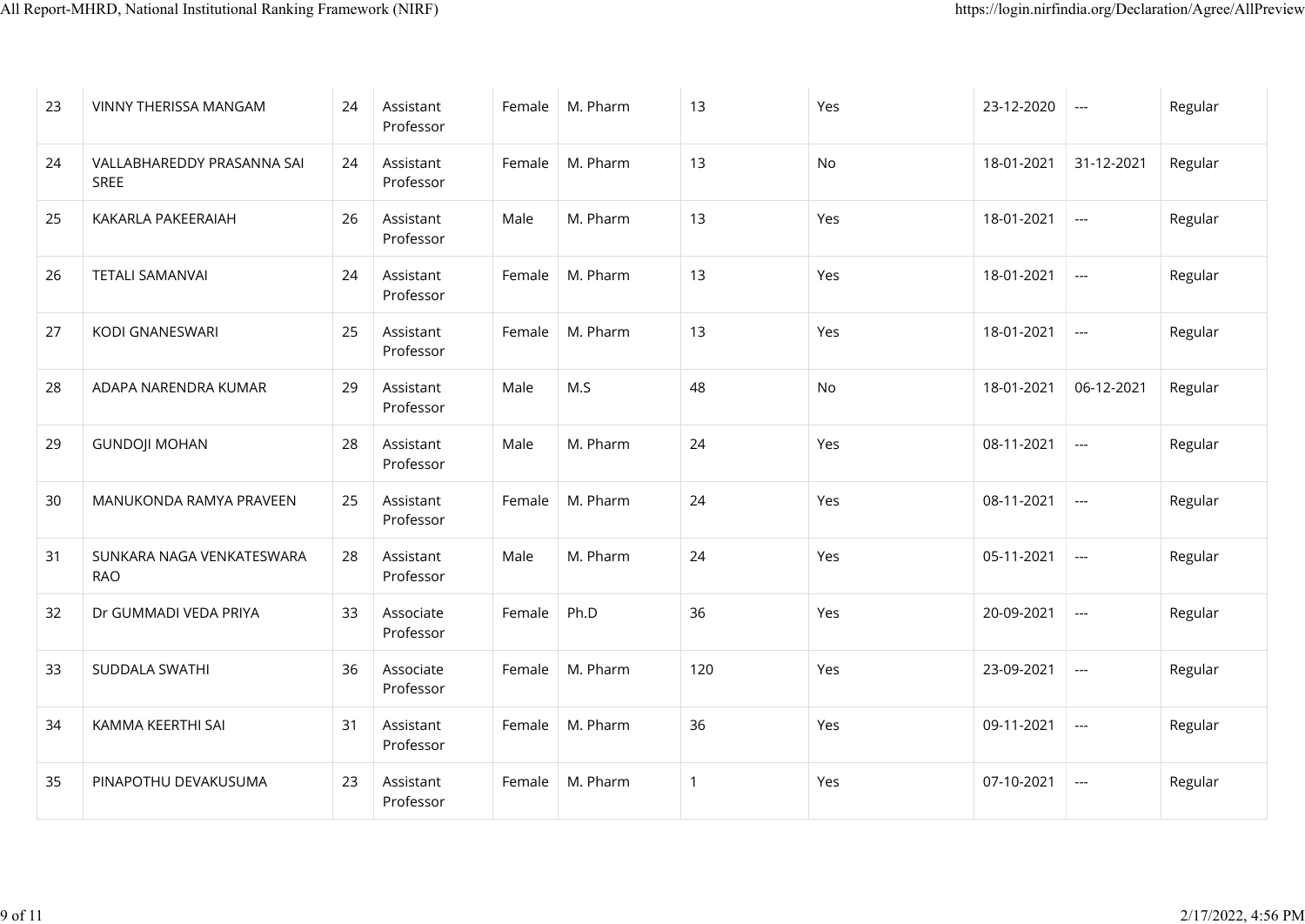| 36 | ANJU K ABRAHAM                 | 26 | Assistant<br>Professor | Female | Doctor of<br>Pharmacy | $\overline{1}$ | Yes | 17-01-2022 | $\sim$ $\sim$            | Regular |
|----|--------------------------------|----|------------------------|--------|-----------------------|----------------|-----|------------|--------------------------|---------|
| 37 | Sarella Prakash Nathaniel Kmar | 30 | Assistant<br>Professor | Male   | M. Pharm              | 60             | Yes | 28-09-2021 | $\sim$ $\sim$            | Regular |
| 38 | AVASARALA HARANI               | 33 | Associate<br>Professor | Female | Ph.D                  | 84             | Yes | 08-03-2021 | $\hspace{0.05cm} \ldots$ | Regular |
| 39 | MANYAM SESHASAIDURGA           | 28 | Assistant<br>Professor | Female | M. Pharm              | 48             | Yes | 08-03-2021 | $\sim$ $\sim$            | Regular |
| 40 | <b>BOPPANA SANTAIAH</b>        | 34 | Assistant<br>Professor | Male   | M. Pharm              | 48             | Yes | 05-11-2021 | $\sim$ $\sim$            | Regular |
| 41 | BHIMAVARAPU PAPARAO            | 31 | Assistant<br>Professor | Male   | M. Pharm              | 36             | Yes | 03-11-2021 | $\sim$ $\sim$            | Regular |
| 42 | PILLA ANIL KUMAR               | 27 | Assistant<br>Professor | Male   | M. Pharm              | 13             | Yes | 05-01-2022 | $\sim$ $\sim$            | Regular |
| 43 | SATTENAPALLI SRINU             | 39 | Assistant<br>Professor | Male   | M. Pharm              | 84             | Yes | 05-01-2022 | $\scriptstyle \cdots$    | Regular |
| 44 | KUNCHE SURYA TEJAWI            | 28 | Assistant<br>Professor | Female | M. Pharm              | 74             | No  | 06-11-2015 | 06-12-2021               | Regular |
| 45 | Dr G Venkata Naga Kiranmayi    | 33 | Associate<br>Professor | Female | Ph.D                  | 121            | No  | 15-09-2011 | 25-11-2021               | Regular |
| 46 | Dr Allu Haritha                | 33 | Associate<br>Professor | Female | P. G. Sculpture       | 78             | No  | 05-04-2015 | 28-12-2021               | Regular |
| 47 | MOHAMMAD BAKHATWAR             | 28 | Assistant<br>Professor | Female | M. Pharm              | 50             | No  | 25-05-2017 | 25-02-2021               | Regular |
| 48 | RONGALA BALABHARATI            | 32 | Assistant<br>Professor | Female | M. Pharm              | 84             | No  | 16-02-2018 | 30-01-2021               | Regular |